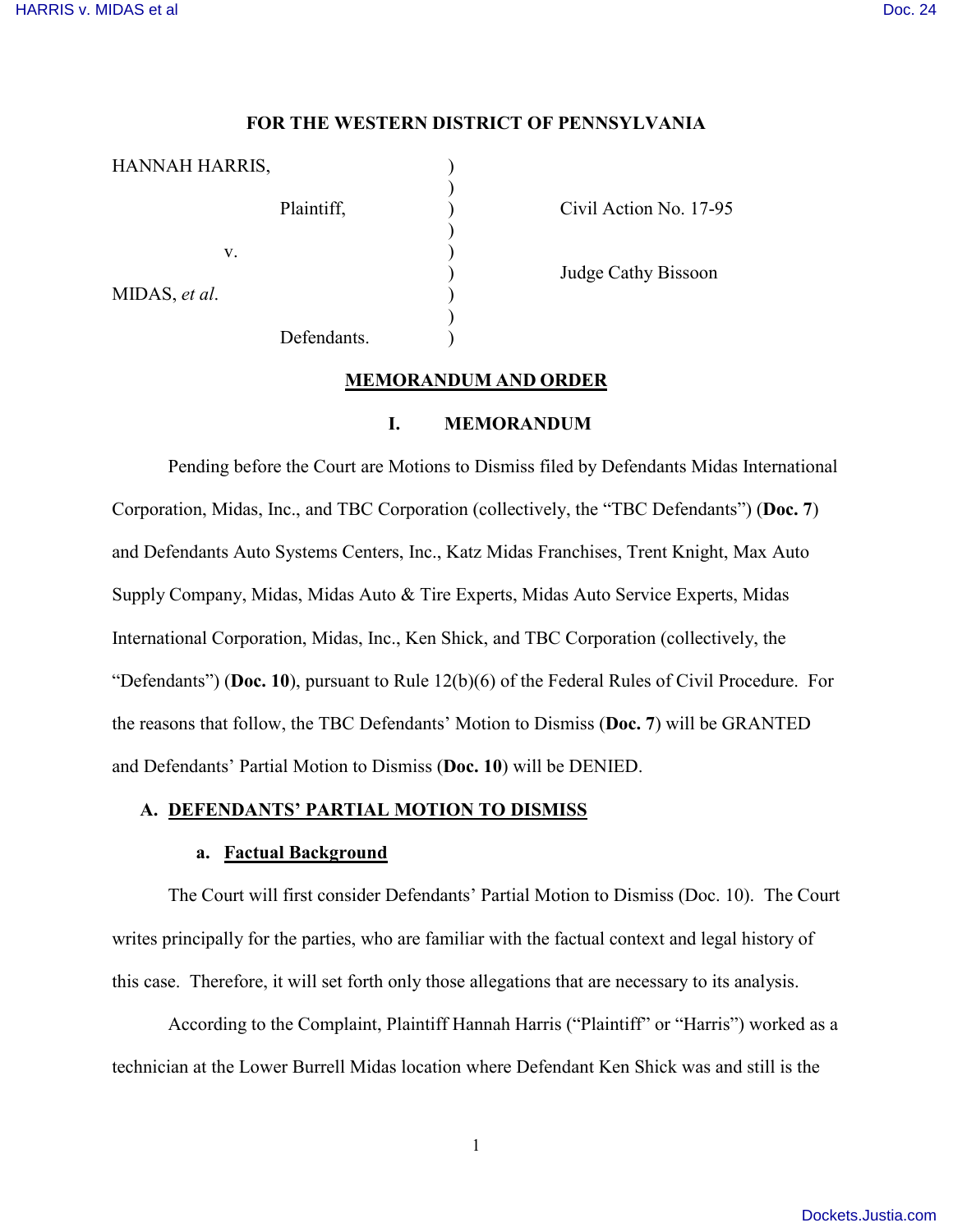store manager. Compl. (Doc. 1) at  $\P$ [1-2, 10. Throughout her less than one-year employment

with Midas, Harris alleges that she was "repeatedly sexually, physically and emotionally

harassed, assaulted, and tortured by Defendant Shick." Id. at  $\P$  46-47.

Examples of the conduct that Harris alleges she was subjected to by Shick and other

Midas managers include the following:

- (1) Shick grabbed Harris by the back of the neck and shoved her head down to look at brakes she mistakenly thought were worn out. When doing so, Shick called Harris a "dumb  $b$ \*tch." (Id. at ¶ 48).
- (2) In April 2016, Assistant Store Manager, Justin Machen presented a stick to Harris that was spray-painted black and carved into the shape of a penis. Mr. Machen and other Midas employees gave the stick a name, which they carved into the stick: "Hannah Beater." They also carved the following phrases into the stick: "Long D\*ck Style" and "Hannah C\*nt B\*tch." Shick encouraged Mr. Machen and the other Midas employees to engage in such conduct. (Id. at ¶¶ 49-53).
- (3) On June 6, 2016, Shick repeatedly struck Harris in the arm in anger. (Id. at ¶ 54).
- (4) While Harris was on the floor cleaning, Shick walked over to her, grabbed his crotch and said "well, while you're down there..." suggesting that Harris should engage in oral sex with him. (Id. at ¶ 56).
- (5) Shick often called Harris a "dumb b\*tch," "dumb c\*nt," and would state, even in front of customers, that since Harris is a woman, "she doesn't know what she's talking about." (Id. at  $\P$  57).
- (6) Shick told Harris that she was "asking for it from the boys" because she wore a tank top and jeans in the shop. (Id. at  $\P$  59).
- (7) Shick required Harris to perform job duties that other men were not expected to perform. For example, he told Harris that it was her "womanly duty to scrub the bathroom." (Id. at  $\P$  60).
- (8) Shick commented about Harris's female body parts and described the sexual things he would like to do to Harris. (Id. at  $\P$  61).
- (9) Shick went behind Harris, put his hands on her hips, and moved his hips as though he was engaging in a sexual act with her. (Id. at  $\P$  62).
- (10) Shick opened his arms and insisted that Harris hug him while asking, "Who's your daddy?" If Harris did not acquiesce to these or similar demands, she would be harassed throughout the day by Shick. (Id. at ¶¶ 63-64).
- (11) Shick sent Harris home, which resulted in her losing pay, various times while stating things like "take your bitch a\*\* home" or "go take your tampon out." And, on other occasions, Harris would be forced to make an excuse to leave work to escape the harassment. (Id. at ¶ 65).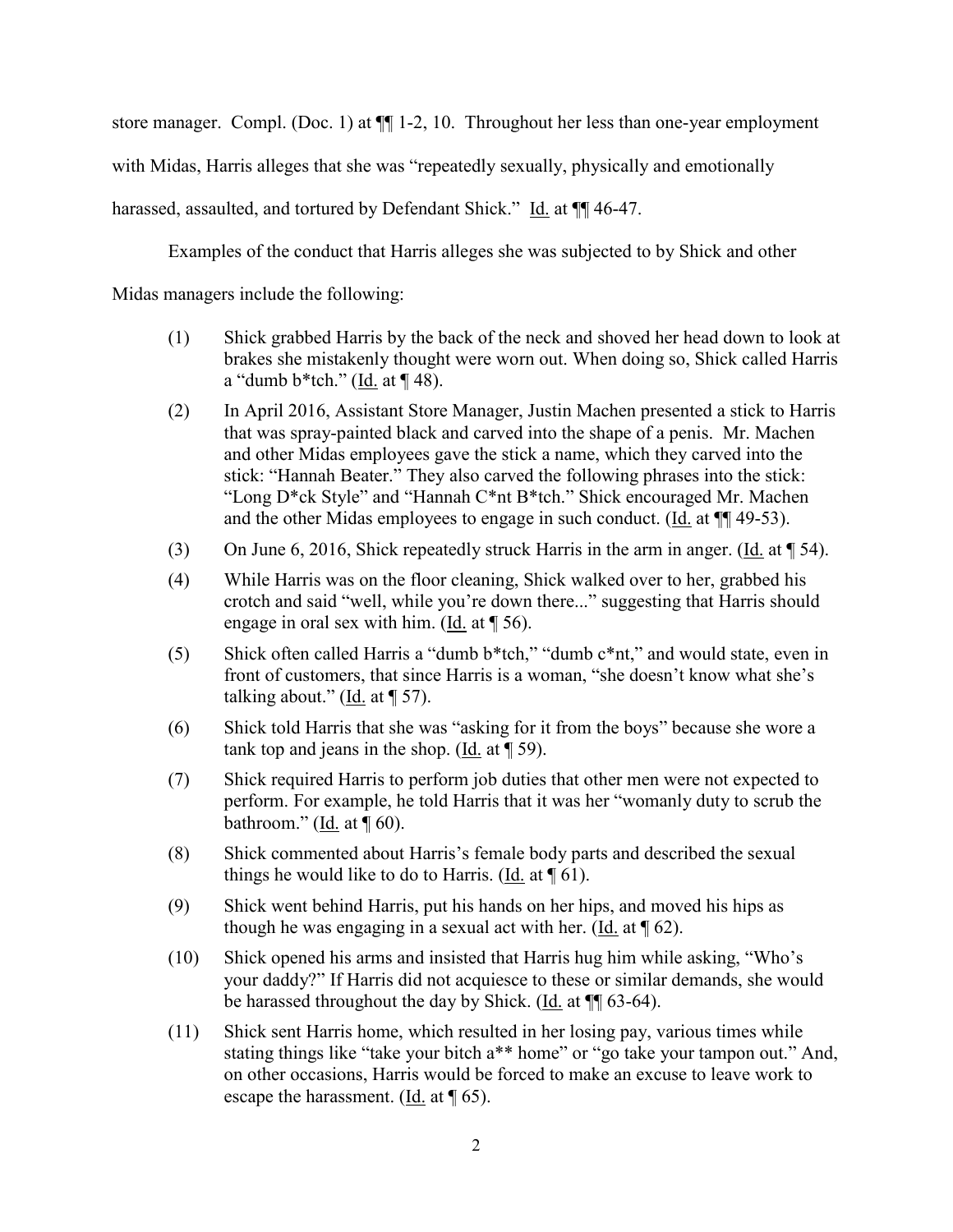Throughout her employment, Shick told Harris that "if she were to complain about the way she was treated he would have her livelihood taken from her and, resultantly, that she would lose the ability to provide for her children." Id. at ¶ 72.

Plaintiff reported Defendant Shick's conduct to Defendant Trent Kight, the district manager and Defendant Shick's immediate supervisor. Id. at 166. Rather than reprimand Shick, Kight joined him in sexually harassing Plaintiff. Id. at  $\P$  67-68. For example, in or about early 2016, Defendant Kight got into the back of a customer's car that Harris was pulling out and asked, "Where are we going to f\*ck?" Id. at ¶ 70. Further, Defendant Kight asked Harris what she looked like under her clothes because he thought she had a nice body. Id. at ¶ 71.

On July 8, 2016, Defendant Kight called Harris while he was at the Lower Burrell Midas location drinking beer with several Midas employees. Id. at ¶ 73. After Harris did not answer, Kight started texting Harris from another phone number. Id. at  $\P$  74. In the text messages, Kight admitted, "It's your bosses boss." Id. at  $\P$  75. Kight then wrote that he thinks Harris is "sexy," among other inappropriate comments. Id. at ¶ 76. Harris responded by telling Kight that his text messages were "extremely inappropriate." Id. at  $\P$  77. Later that evening, Harris filed a police report against Kight and also advised the police that she was being sexually harassed in the workplace. Id. at ¶ 81.

On July 9, 2016, Harris asked Shick for the employee handbook and human resources' phone number. Id. at ¶ 82. Harris also advised Shick that she had filed a criminal complaint against Kight the night before. Id. at ¶ 83. Shick told Harris that she should only report Kight's conduct to Shick. Id. at ¶ 86. In an attempt to further intimidate Harris, Shick reminded her of his military background. Id. at ¶ 87. In addition, Shick threatened Harris that if she went above his head, she would lose her job. Id. at ¶ 88. Harris was so upset that she was shaking. Id. at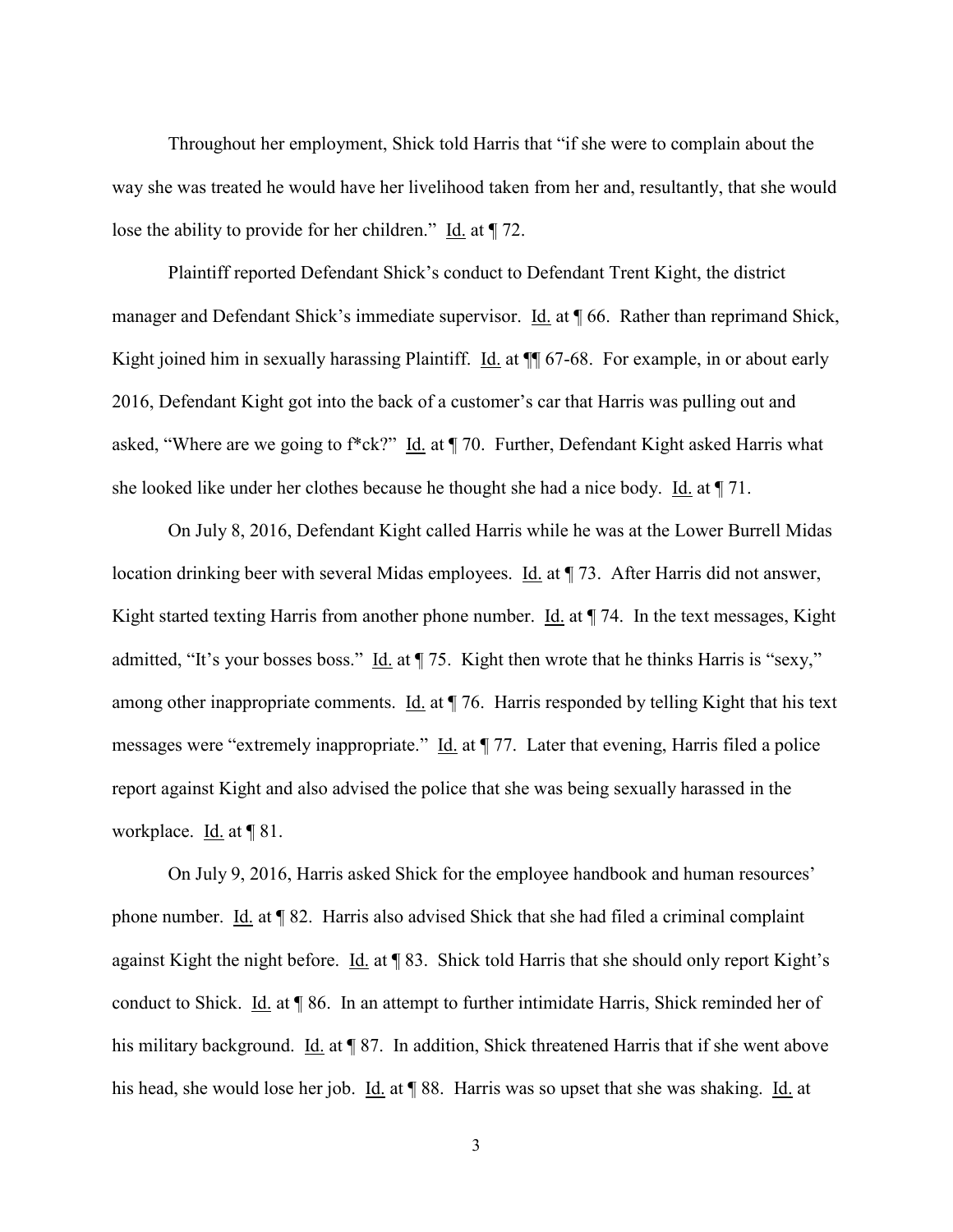¶ 89. Plaintiff alleges that Shick made these threats to intimidate Harris because he was worried she had or would bring criminal charges against him and Kight. Id. at ¶ 90.

During their final conversation regarding this matter, which Harris implies that she recorded, Shick threatened, intimidated and assaulted Harris. Id. at ¶ 94. Among other things, Shick stated that it was his understanding that Harris sought to bring charges of sexual harassment against not only Kight but also Shick. Id. at ¶ 95. Shick threatened that if Harris filed a complaint or "charges," her job would be in jeopardy. Id. at ¶ 96. Shick told Harris that she should shut her "f\*cking mouth." Id. at ¶ 97. Shick then suggested that any harassment Harris received was her fault. Id. at ¶ 100. Shick stated that he would never hire another woman with children and no husband. Id. at  $\P$  101. Shick stated that if he was young and wanted to sleep with Harris, he would get her drunk and Harris would "spread her legs." Id. at ¶ 102. Shick described how he had previously seen Harris's breasts "flapping in the wind" when Harris bent underneath a car. Id. at  $\P$  103. Shick threatened that if Harris ever attempted to use the fact that he saw her breasts against him, he would punch her in the nose. Id. at ¶ 104. Shick then told Harris to sit in a chair several times. Id. at  $\P$  105. The final time Shick pushed Harris into the chair. Id. at ¶ 106. Shick then stood over Harris and looked down her shirt. Id. at ¶ 107. Shick actually pulled Harris's shirt away from her body, looked at Harris's breasts and commented upon them. Id. at  $\P$  108. Harris was upset, crying and in fear, and alleges that Shick's conduct caused her severe emotional distress. Id. at ¶¶ 109-110.

Thereafter, Harris reported Shick's harassing conduct in detail to Vice President Ian Katz and District Manager Chris Harter. Id. at ¶ 116. Harter told Harris that she had to either return to work with the harassers, accept a transfer to an inconvenient location, or be terminated. Id. at ¶ 117. Despite being told of Defendant Shick's conduct, Harter explicitly told Harris: "Ken will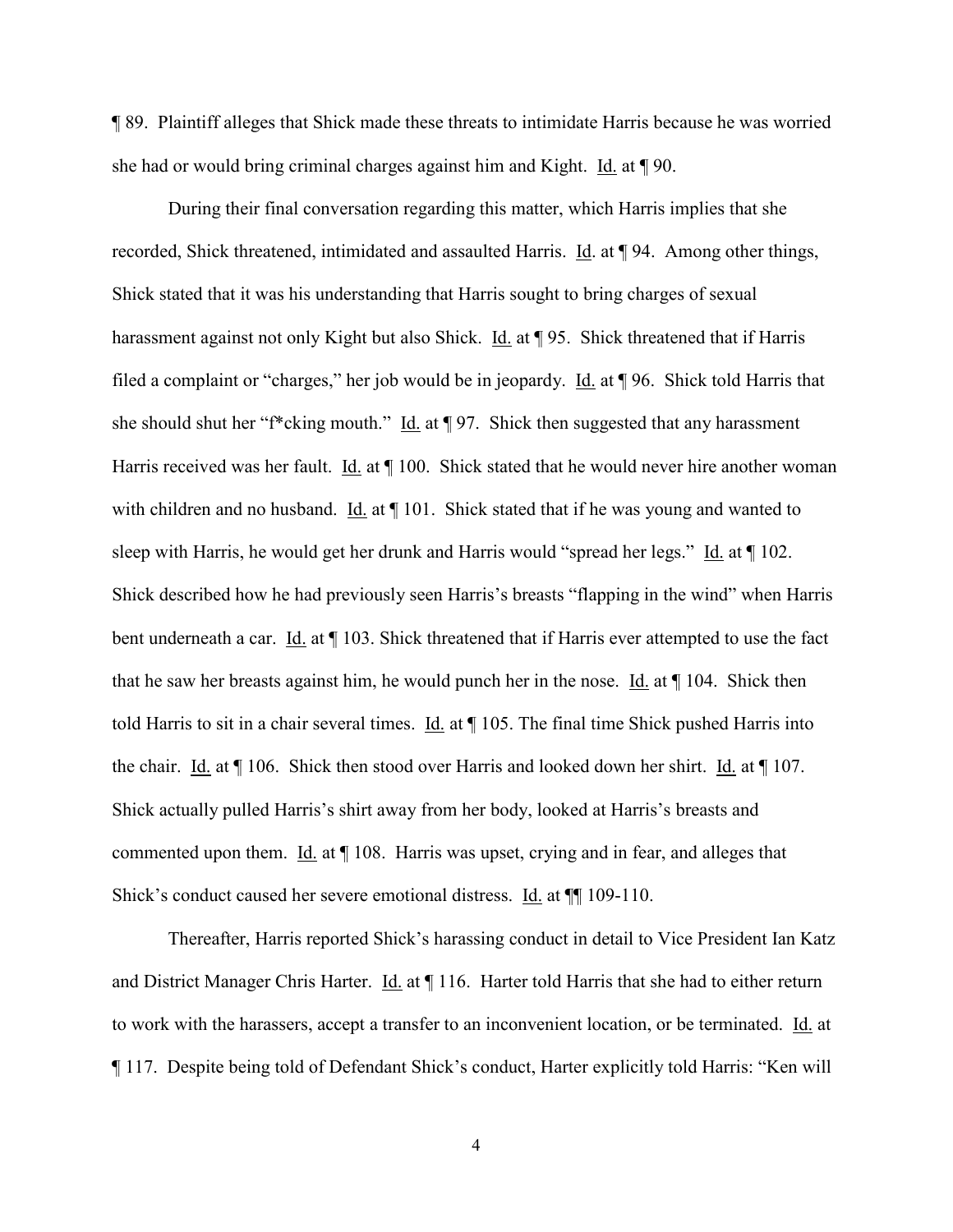not be moved." Id. at ¶ 118. Because a transfer was not economically feasible, Harris accepted termination. Id. at ¶ 121. Harris claims, at the very least, that she was constructively terminated. Id. at ¶ 122.

On August 16, 2016, counsel for Defendants sent a letter to Plaintiff, which Defendants attach to their Motion to Dismiss. Id. at ¶ 125; see Doc. 10, Exhibit A. According to Plaintiff, the letter was sent as an act of retaliation meant solely to dissuade Harris from pursuing her claims. Doc. 1 at ¶ 126. Defendants' actions caused Harris (who Midas knew to be emotionally and mentally fragile) to suffer from anxiety, shake uncontrollably and even call a suicide hotline to help deal with stress. Id. at  $\P$  127. In addition, Harris has suffered several physical ailments as a result of Defendants' alleged conduct. Id. at ¶ 128.

### **b. Analysis**

"To survive a motion to dismiss, a complaint must contain sufficient factual matter, accepted as true, to 'state a claim to relief that is plausible on its face.'" Ashcroft v. Iqbal, 556 U.S. 662, 678 (2009) (quoting Bell Atlantic Corp. v. Twombly, 550 U.S. 544, 570 (2007)). When faced with a motion to dismiss, a court "must accept all of the complaint's wellpleaded facts as true, but may disregard any legal conclusions." Fowler v. UPMC Shadyside, 578 F.3d 203, 210-11 (3d Cir. 2009).

## **i. Dismissal of Intentional Tort Claims Based on the Worker's Compensation Act**

Defendants argue that Plaintiff's intentional tort claims should be dismissed because the claims are barred by the Pennsylvania Worker's Compensation Act ("PWCA"). The PWCA "'provides the exclusive remedy for all employees' work-related injuries."" Jackson v. Lehigh Valley Physicians Group, 2009 WL 229756, \*6 (E.D. Pa. 2009) (citation omitted). "However, the statute recognizes a limited exception, known as the 'personal animus' or 'third party attack'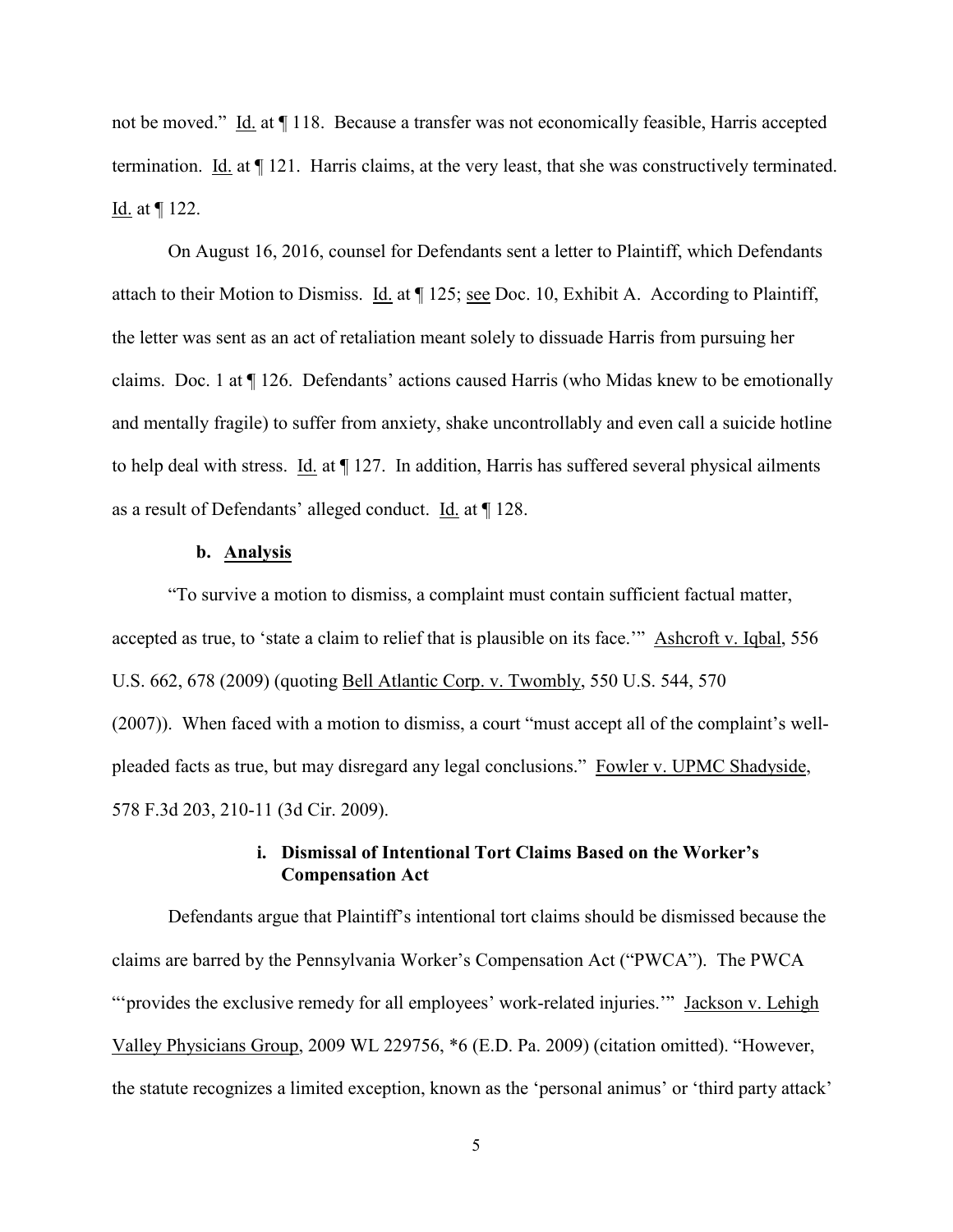exception, which permits claims for 'employee injuries caused by the intentional conduct of third parties for reasons personal to the tortfeasor and not directed against him as an employee or because of his employment.'" Id. (quotations and citations omitted). "The 'critical inquiry in determining the applicability of the third-party attack exception is whether the attack was motivated by personal reasons, as opposed to generalized contempt or hatred, and was sufficiently unrelated to the work situation so as not to arise out of the employment relationship."" Id. (quotations and citations omitted); see also Durham Life Ins. Co., v. Evans, 166 F.3d 139, 160 (3d Cir. 1999) ("The worker's compensation law excepts from its preemptive scope employee injuries caused by the intentional conduct of third parties for reasons *personal to the tortfeasor and not directed against him as an employee or because of his employment*.") (emphasis added).

Here, the Court agrees with Defendants that, with the exception of the text messages she received from Defendant Kight after work, most of the alleged harassment occurred in Plaintiff's workplace. Nevertheless, the Court concludes that there remain issues of fact as to whether Defendants Shick and Kight's conduct was personal in nature and sufficiently disconnected from any legitimate employer-employee relationship for Plaintiff's claims to fit within the exception to the PWCA. As Plaintiff argues, for example, the alleged assault she sustained on July 9, 2016, when Defendant Shick forced her into a chair, pulled away her shirt and looked at her breasts, is not conduct that one can or should expect in the workplace. See Jackson, 2009 WL 229756, at \*8 (finding that a physical assault by a co-worker, though taking place at work and during work hours, "was not closely tied to any work-related activities" and "did not occur in the commission of [plaintiff's] job duties," and thus "could not reasonably 'be expected in the workplace.'").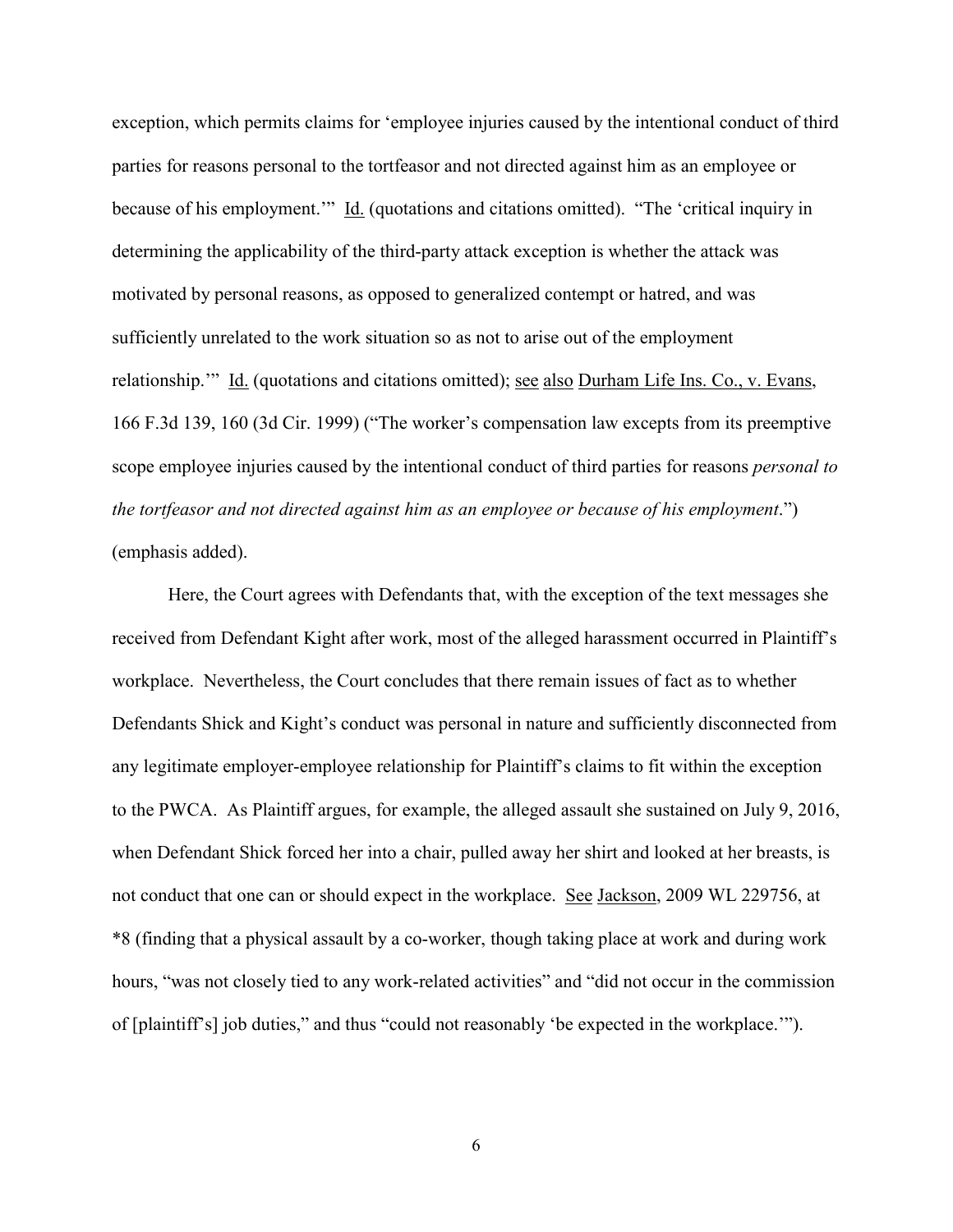Furthermore, Plaintiff alleges that Shick's conduct was personal in nature, as he sought, in part, to intimidate Harris from pressing charges of harassment against him and Defendant Kight. Doc. 1 at  $\P$  84, 90, 95, 99; see also id. at 169 ("Defendant Shick's conduct, in whole or in part, was evidence of his personal animus toward Ms. Harris.")). Although Defendants argue that the Court "need not accept" Plaintiff's inference that "Shick's conduct was personal in nature," (see Doc. 23 at 2), the Court finds that the question of an alleged harasser's intent is inherently fact intensive, and if an intentional tort claim is properly pled, the issue of intent should be reserved for the trier of fact. <u>Jackson</u>, 2009 WL 229756, at \*9. At this early stage of litigation, Plaintiff has alleged sufficient facts to show that the threats and assault she faced at work were the result of Defendant Shick's and Kight's personal animus against her. Therefore, her intentional tort causes of action are not barred by the PWCA.

## **ii. Dismissal of IIED Claim Based on Failure to Allege Extreme and Outrageous Conduct**

Defendants further argue that Plaintiff's intentional infliction of emotional distress (IIED) claim should be dismissed because, according to Defendants, Shick's conduct was not extreme and outrageous. The Court, quite frankly, finds this argument astonishing and wholly without merit. Without reciting the distressing allegations once again, finds that Shick's alleged conduct clearly "go[es] beyond all possible bounds of decency," is "regarded as atrocious," and is "utterly intolerable in a civilized society," see Hoy v. Angelone, 554 Pa. 134, 720 A.2d 745 (Pa. 1998).

The Court specifically rejects Defendants' argument that Plaintiff does not state an IIED claim because she has not alleged that she suffered any "adverse employment action whatsoever." Doc. 23 at 3. To the contrary, Plaintiff alleges that she suffered both threats of physical injury and an actual physical assault in retaliation for reporting to Shick that Kight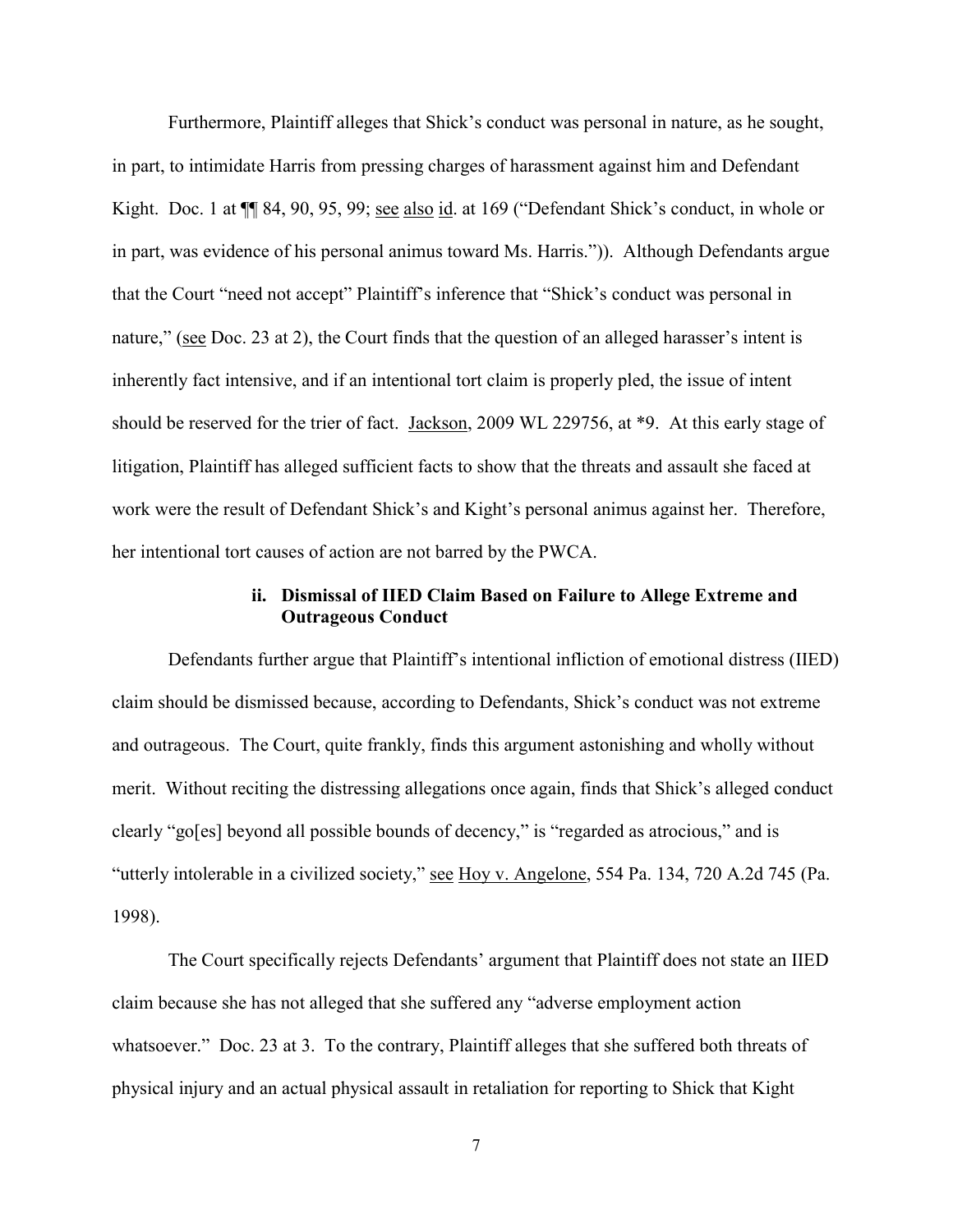sexually harassed her. Hoy, 554 Pa. at 152 ("[A]s a general rule, sexual harassment alone does not rise to the level of outrageousness necessary to make out a cause of action for the intentional infliction of emotional distress. . . The extra factor that is generally required is retaliation . . . ."). Among other things, Plaintiff alleges that, when she reported Kight's conduct to Shick, Shick reminded her of his military status, threatened to punch her in the nose, implied that he would rape her (stating that, if he wanted to sleep with her, he would "get her drunk" and she would "spread her legs"), and then pushed her into a chair, pulling her shirt away from her body, and looked at her breasts. Doc. 1 at  $\P$  87, 102, 104-108. Courts in Pennsylvania have long held that a retaliatory threat of physical injury—let alone an actual physical assault—may support a claim for IIED. See Denton v. Silver Stream Nursing & Rehab. Ctr., 739 A.2d 571, 577-78 (Pa. Super. Ct. 1999) (holding that a plaintiff stated an IIED claim where plaintiff alleged facts supporting an inference that her employer supported and condoned death threats against her in retaliation for her aid of an external investigation and her refusal to resign her employment).

Thus, the Court finds that Plaintiff certainly has alleged sufficient facts to state a viable IIED claim.

#### **iii. Dismissal of Intrusion Upon Seclusion Claim**

Defendants next argue that Plaintiff failed to plead a viable intrusion upon seclusion invasion of privacy claim because the alleged wrongful conduct at issue occurred in a public workplace.

As both parties agree, courts in Pennsylvania rely on the Restatement (Second) of Torts in analyzing intrusion upon seclusion claims. Tagouma v. Investigative Consultant Servs., Inc., 4 A.3d 170, 174 (Pa. Super. 2010). The Restatement defines the tort of intrusion upon seclusion as follows: "One who intentionally intrudes, physically or otherwise, upon the solitude or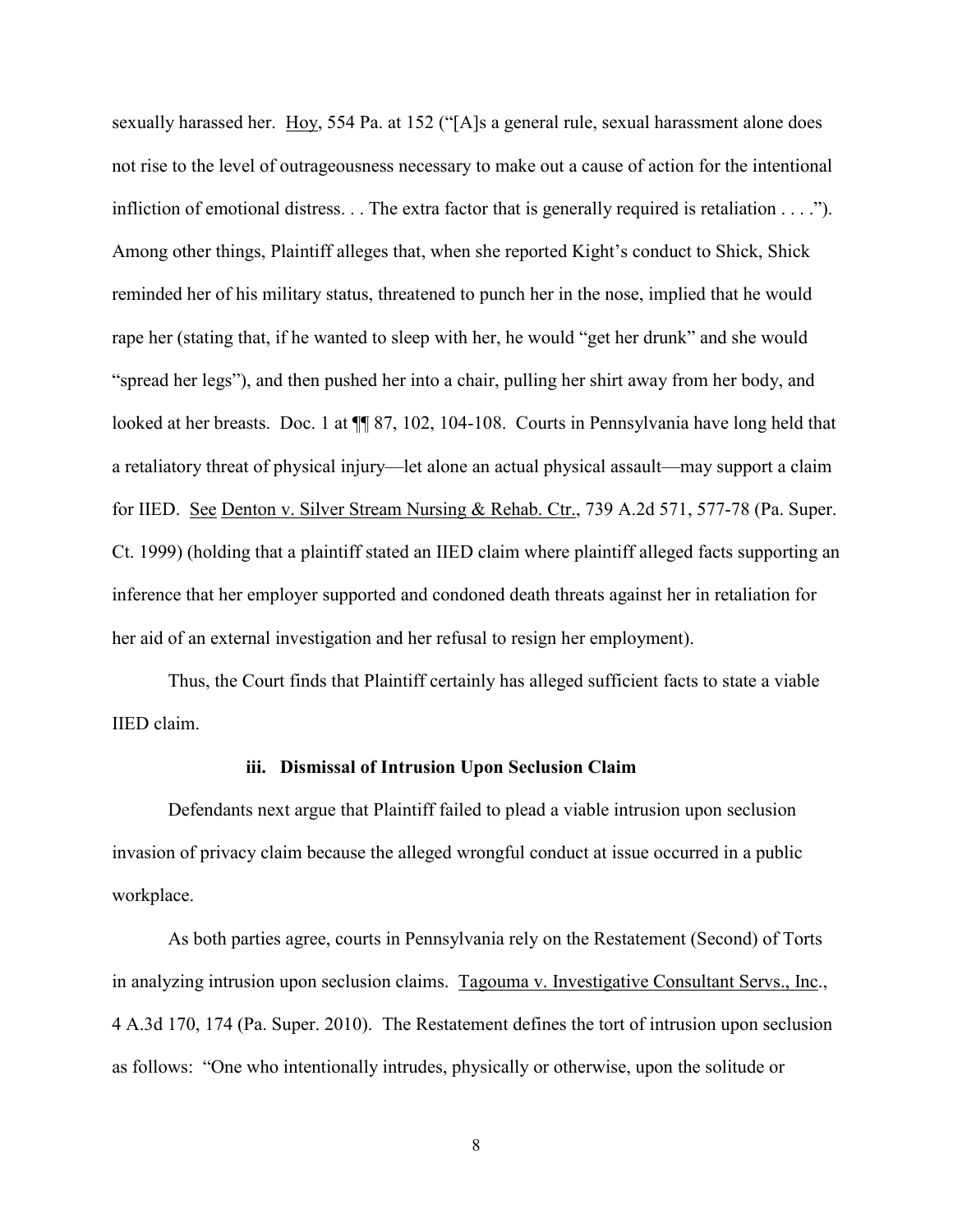seclusion of another or his private affairs or concerns, is subject to liability to the other for invasion of his privacy, if the intrusion would be highly offensive to a reasonable person." (citing Restatement (Second) of Torts § 652B). Comment C of that section further provides: "Even in a public place, . . . there may be some matters about the plaintiff, such as his underwear or lack of it, that are not exhibited to the public gaze; and there may still be invasion of privacy when there is intrusion upon these matters." Relying on the language in the Restatement, courts have held that viewing an individual's private body parts without his or her consent can constitute an intrusion upon seclusion. See, e.g., Borton v. Unisys Corp., 1991 WL 915, at \*9 (E.D. Pa. Jan. 4, 1991) ("[I]t is apparent that liability attaches . . . when a photograph is taken of a part of a person's body which he or she would ordinarily not reveal to the public."); Hidey v. Ohio State Highway, 689 N.E.2d 89, 92 (Ohio Ct. App. 1996) (relying upon Comment C to Section 652B in finding that "What is underneath her clothing is private and a part of appellant's seclusion. The intrusion upon these private matters . . . would be highly offensive to a reasonable person and, indeed, appellant averred that such acts caused her humiliation.").

Here, Plaintiff alleges that Shick forced her into a chair, pulled her shirt away from her body, looked at her breasts and commented on them. Doc. 1 at ¶¶ 105-108. Taking these allegations as true, the Court finds that Plaintiff has adequately stated a claim for intrusion upon seclusion.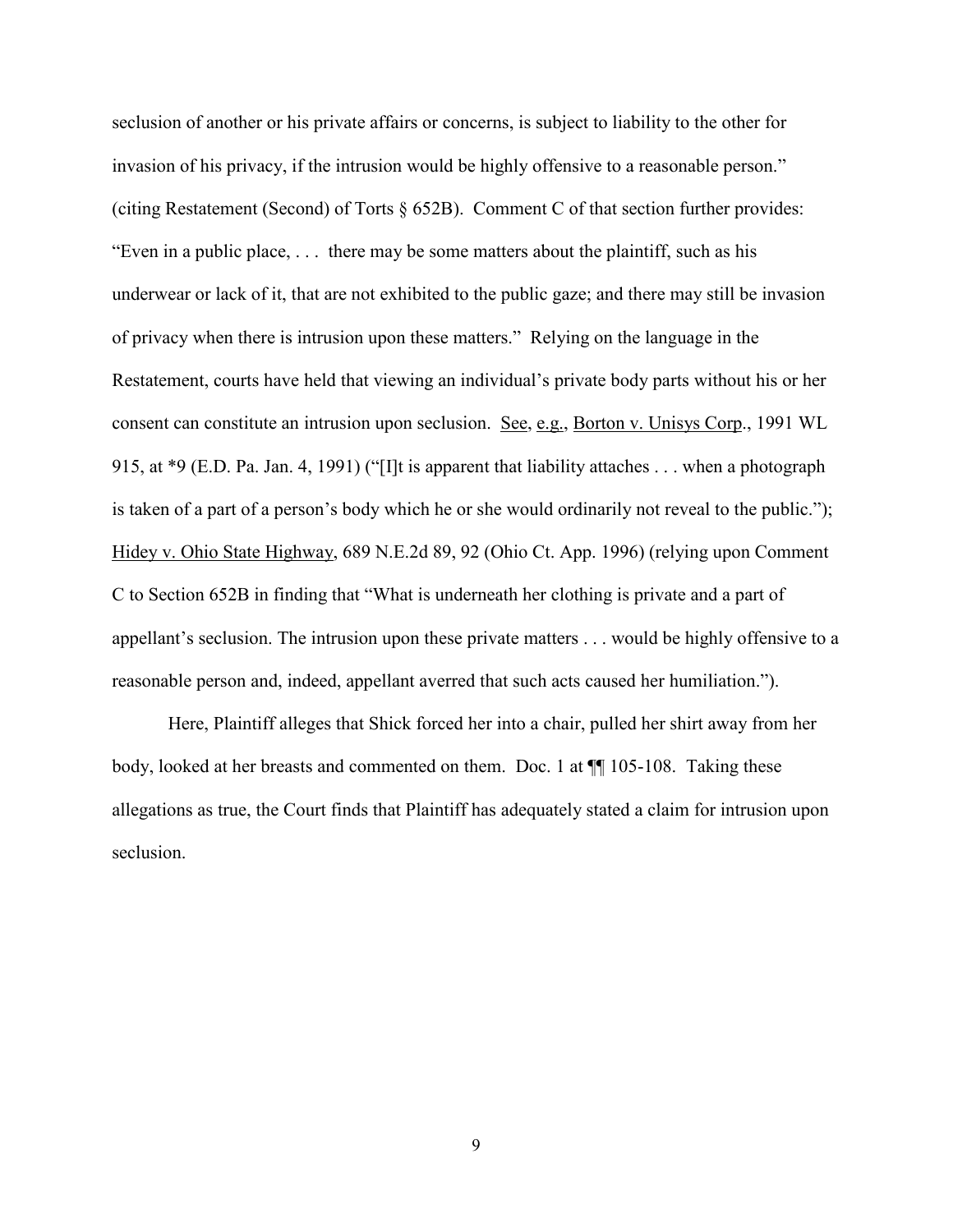## **iv. Dismissal of Retaliation Claim to the Extent it is Based on Defendants' Response to a Settlement Demand**

Finally, Defendants challenge Plaintiff's retaliation claim to the extent it relies on Defendants' August [1](#page-9-0)6, 2016 settlement letter,<sup>1</sup> stating that the letter is not admissible under Federal Rule of Evidence 408. As Plaintiff argues, however, "statements made during settlement negotiations are admissible 'when offered for another purpose,' Fed. R. Evid. 408(b), such as to establish 'an independent violation (here, retaliation) unrelated to the underlying claim which was the subject of the correspondence.'" Spence v. Foxx, 159 F. Supp. 3d 483, 501 n.9 (D.N.J. 2014) (citing Carney v. Am. Univ., 151 F.3d 1090, 1095 (D.C. Cir. 1998)); accord Reifsteck v. Paco Bldg. Supply Co., 2005 WL 2674941 (E.D. Mo. 2005) (finding that defendant's act of terminating plaintiff during an EEOC mediation was admissible, explaining that "[i]f such evidence was kept from a jury it would enable employers to retaliate against employees in the guise of mediation and settlement negotiations."); UFORMA/Shelby Bus. Forms, Inc. v. NLRB, 111 F.3d 1284, 1293-1294 (6th Cir. 1997) (in unfair labor practice proceeding, evidence that during settlement discussions, management personnel threatened to retaliate for employees' engaging in protected activity was admissible).

Here, because Plaintiff does not rely on the August 16, 2016 settlement letter to prove Defendants' liability for claims pre-dating that communication, the Court finds that it is not barred by Rule 408. The Court notes, however, that in so ruling, it takes no position as to whether the August 16, 2016 settlement letter alone gives rise to an independent claim of

<span id="page-9-0"></span><sup>&</sup>lt;sup>1</sup> Defendants attach a copy of the letter to their Motion to Dismiss. Because Plaintiff specifically references the letter in her Complaint, see Doc. 1 ¶¶ 125-126, the Court can consider its contents. Pension Benefit Guar. Corp. v. White Consol. Indus., 998 F.2d 1192, 1196 (3d Cir. 1993) ("[A] court may consider an undisputedly authentic document that a defendant attaches as an exhibit to a motion to dismiss if the plaintiff's claims are based on the document.").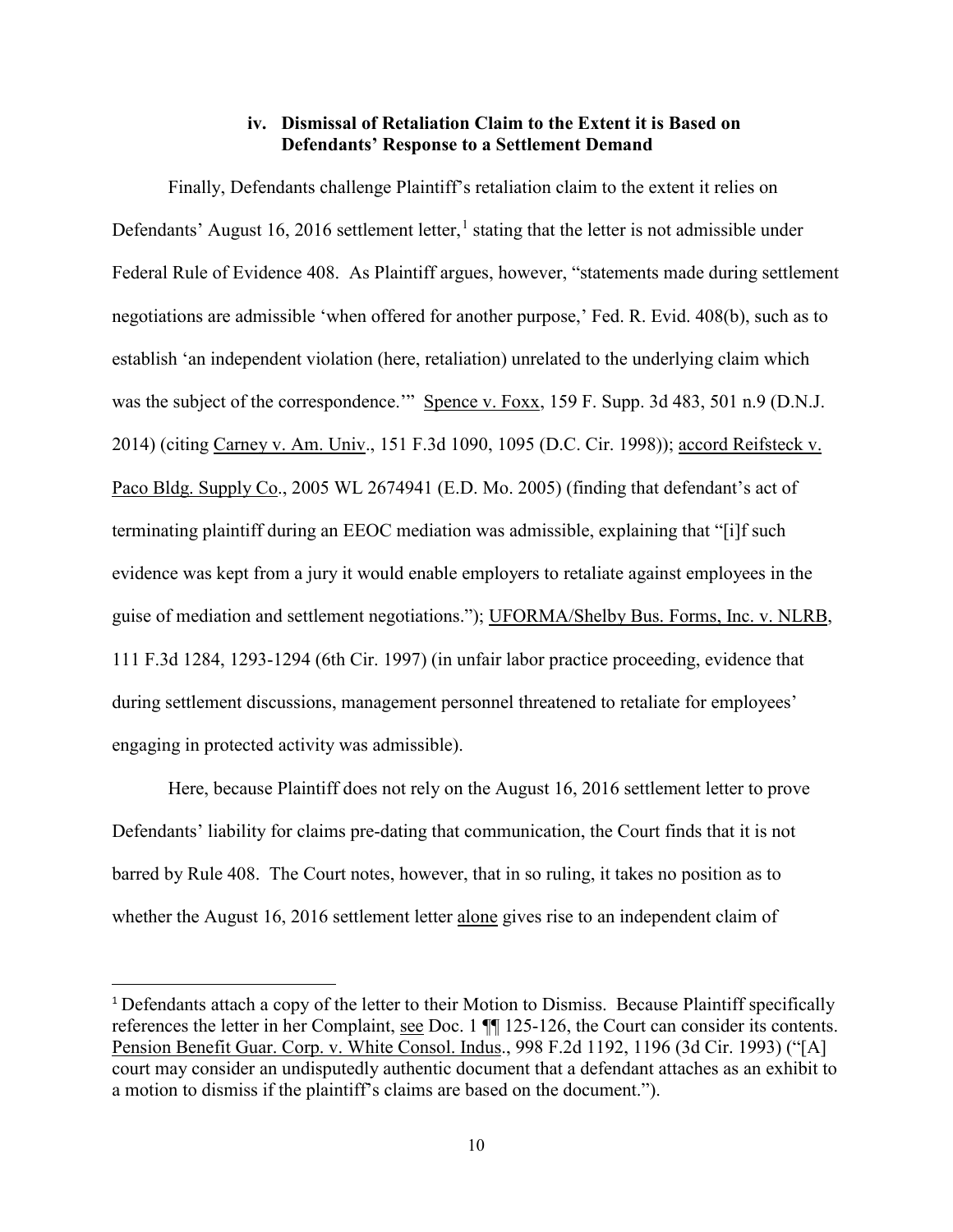retaliation. Given that Plaintiff's claim of retaliation is based on a number of allegations (see Doc. 1 at ¶ 159), which, when combined, do state a viable claim of retaliation, the Court finds

that it need not reach this question.

For the reasons stated above, the Court will deny Defendants' Partial Motion to Dismiss (Doc. 10).

# **B. TBC DEFENDANTS' MOTION TO DISMISS**

## **a. Factual Background**

The Court will next consider the TBC Defendants' Motion to Dismiss (Doc. 7). The only

allegations related to these Defendants are found in Paragraphs 31-43 of the Complaint.Those

allegations are as follows:

- 31. Katz Midas is the largest franchisee of Midas auto service locations in the world.
- 32. Indeed, Katz Midas owns and operates approximately 115 Midas franchises of the more than 1,000 Midas locations in the United States.
- 33. Resultantly, Katz Midas and Midas, Inc. are substantially intertwined in their business functions, with Katz Midas having significant clout and influence with Midas Inc.
- 34. Midas, Inc. maintained the right to inspect and control the work of Katz Midas and, in particular, the Lower Burrell Midas location.
- 35. In fact, representative(s) of Midas, Inc. visited and inspected the Lower Burrell Midas location to ensure that it complied with standards and requirements set by Midas, Inc.
- 36. Midas, Inc. sets the appearance requirements for the Katz Midas locations.
- 37. Midas, Inc. requires Katz Midas stores to have particular contents and inventory.
- 38. Midas, Inc. provides national advertising campaigns for the benefit of franchisees, including Katz Midas.
- 39. Midas, Inc. also sets guidelines and requirements regarding the manner in which Katz Midas operates its store with respect to pricing, advertising, record-keeping, operating hours, and uniforms.
- 40. Midas, Inc. provides training to Katz Midas employees regarding automotive services.
- 41. Midas, Inc. sets quality standards for Katz Midas franchises.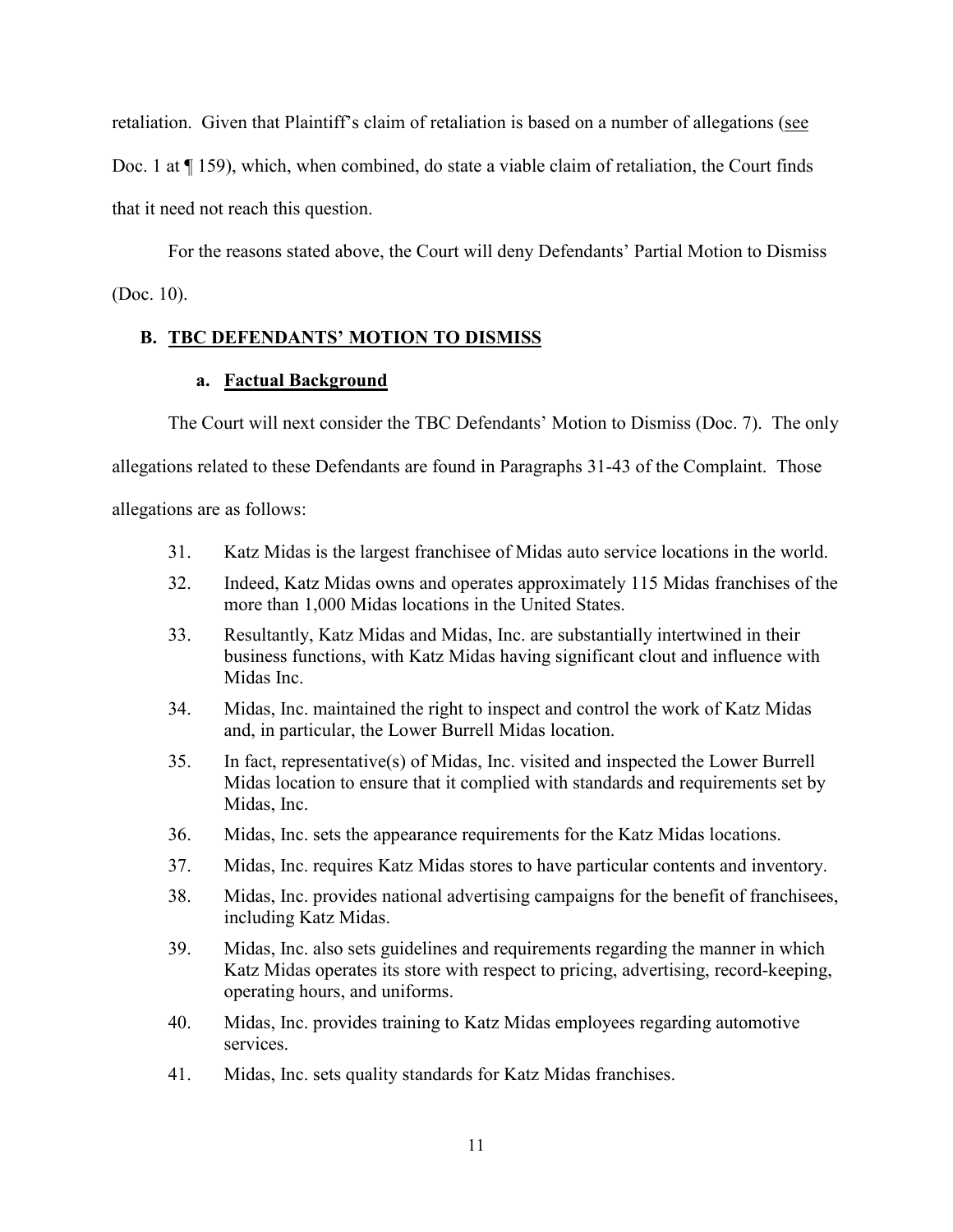- 42. Midas, Inc. also provides training to Katz Midas executives and upper management regarding the manner in which to operate its locations, which includes training in employee relations, compliance with anti-discrimination statutes, handling complaints of discrimination, harassment and retaliation, and setting store policies.
- 43. Indeed, Midas, Inc. provides training to Katz Midas executives/upper management at its headquarters and also has a field support team of more than 40 employees that provides training and direction to franchisees, including Katz Midas, regarding business management, customer service and shop operations.

See Doc. 1 at ¶¶ 31-43. In addition, allegation number 4 states that Auto Systems Center, Inc. (a Katz-family owned entity and not one of the TBC Defendants), is the entity that appeared on Plaintiff's paychecks. Id. ¶ 4.

Defendants also attach two documents to their motion to dismiss: an affidavit of Ian M. Katz (Doc. 7-1, Exhibit A), and the Franchise Agreement between Midas International Corporation and the Lower Burrell franchise (Doc. 7-1, Exhibit 1). However, the Court will not consider these documents in deciding the Motion to Dismiss, as Plaintiff did not directly refer to either the Franchise Agreement or Mr. Katz's affidavit in her Complaint. Ford Motor Co. v.

Summit Motor Products, Inc., 930 F.2d 277, 284 (3d Cir. 1991).

## **b. Analysis**

## **i. Plaintiff's Joint Employer Theory of Liability**

Because only employers can be liable for discrimination claims under Title VII, Plaintiff must plead sufficient facts to allege that the TBC Defendants are in fact her employer. To this end, Plaintiff relies on the doctrine of joint employer liability. In the Third Circuit, "a joint employer relationship may exist for the purposes of Title VII when 'two entities exercise significant control over the same employees."" Myers v. Garfield & Johnson Enters., Inc., 679 F.Supp.2d 598, 607 (E.D. Pa. 2010) (citing Graves v. Lowery, 117 F.3d 723, 727 (3d Cir. 1997)). District courts within this Circuit consider three factors in determining whether a joint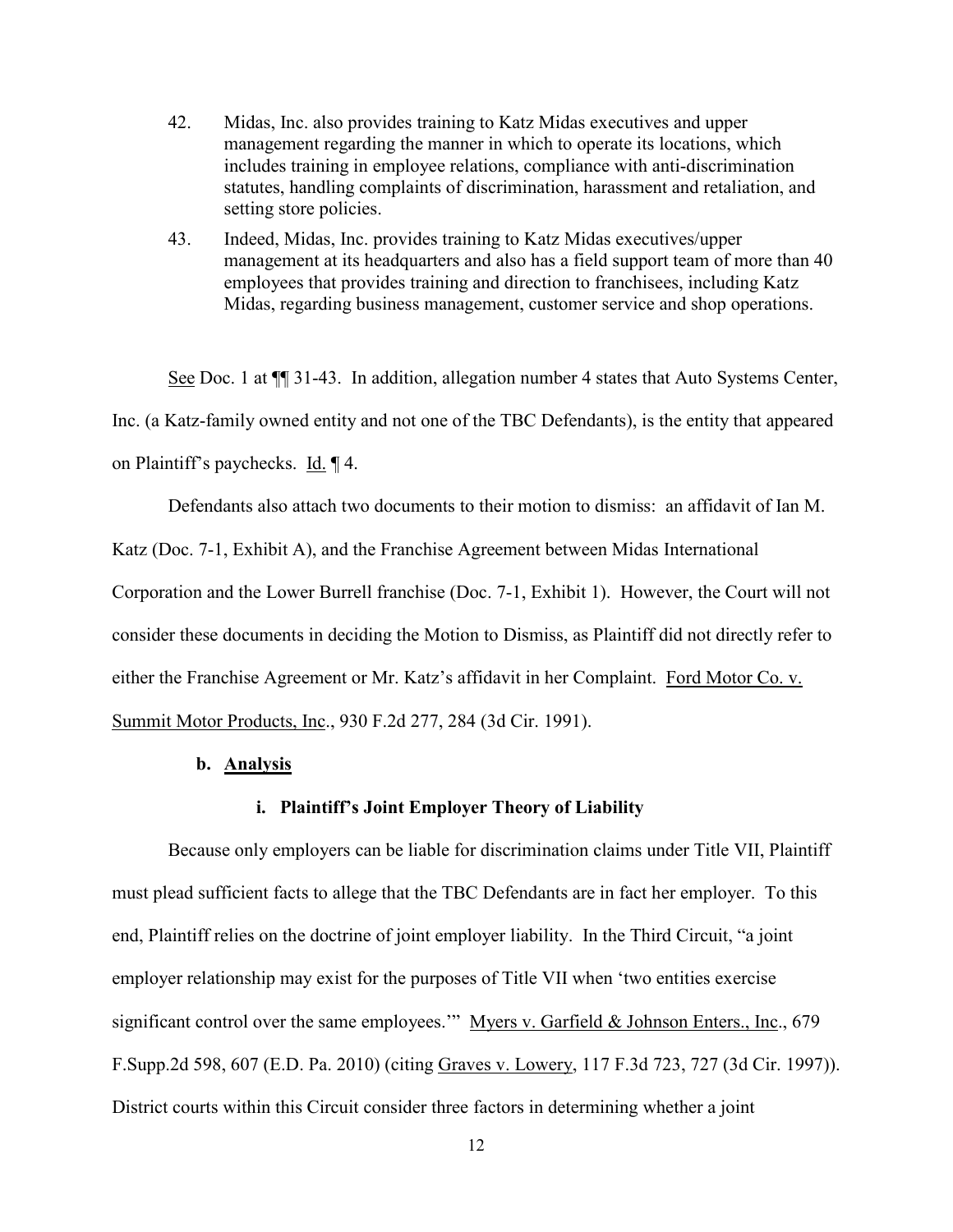employment relationship exists: (1) the alleged employer's authority to hire and fire employees, promulgate work rules and assignments, and set conditions of employment, including compensation, benefits, and hours; (2) the alleged employer's day-to-day supervision of employees, including employee discipline; and (3) the alleged employer's control of employee records, including payroll, insurance, taxes and the like. Butterbaugh v. Chertoff, 479 F. Supp. 2d 485, 494 (W.D. Pa. 2007). No single factor is dispositive and a weak showing on one factor may be offset by a strong showing on the other two. Id. at 496-97.

In arguing for joint employer liability, Plaintiff relies almost exclusively on the case Myers v. Garfield & Johnson Enters, 679 F. Supp. 2d 598 (E.D. Pa. 2010). In Myers, the plaintiff, an employee of a Jackson Hewitt franchise called Garfield & Johnson ("G&J"), alleged that she was sexually harassed, assaulted and threatened by a manager of the franchisee. Id. Applying the factors set out above, the Myers court found that the plaintiff had alleged sufficient facts to establish a joint employment relationship with Jackson Hewitt. **Id.** at 607-611. As discussed below, however, the Court finds that the facts in Myers are distinguishable from those alleged here.

Regarding the first factor, the Myers court found that the plaintiff pled facts "suggesting that Jackson [Hewitt] has the authority to 'promulgate work rules' and 'set the conditions of employment,'" because the plaintiff alleged she was covered by Jackson Hewitt's sexual harassment and other workplace policies and because Jackson Hewitt had the authority to require G&J managers to submit to training and to obey all applicable laws. Myers, 679 F. Supp. 2d at 609-10. The court also relied on the fact that Jackson Hewitt's Code of Conduct requires franchisees to fire employees in certain circumstances as evidence that Jackson Hewitt maintained significant control over hiring and firing decisions. Id.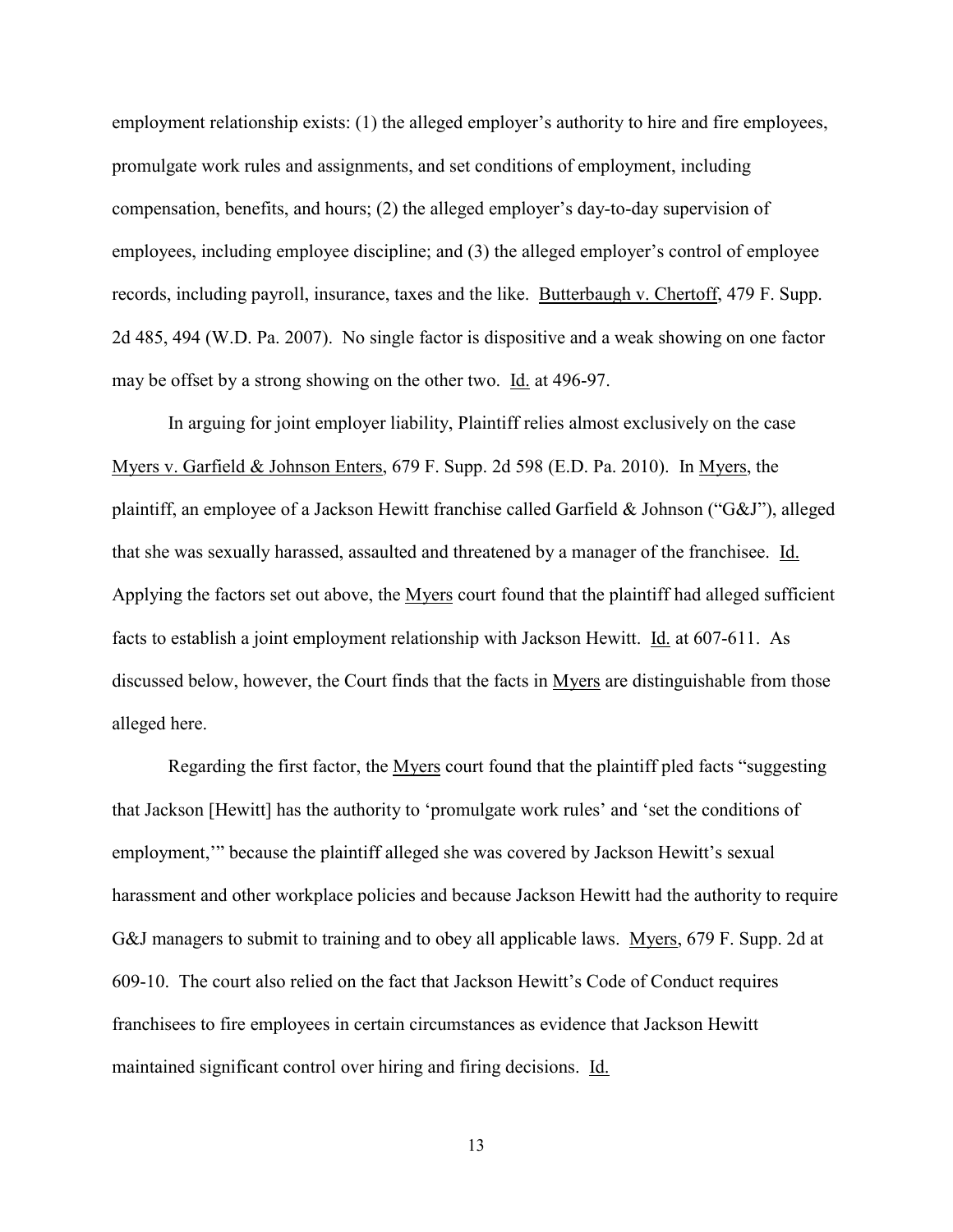Here, in contrast, Plaintiff has not alleged that the TBC Defendants had any authority regarding hiring and firing decisions or that she was subject to any of the TBC Defendants' workplace policies. Plaintiff does allege that the TBC Defendants provided various trainings for Katz Midas executives and upper management, including discrimination and harassment training. Doc. 1 at ¶ 42. She also alleges that the TBC Defendants provided training to Katz Midas employees regarding automotive services, and maintained the right to inspect the Lower Burrell Midas. Doc. 1 at ¶¶ 34, 40. However, in the absence of some indication that the TBC Defendants had the ability to hire and fire Plaintiff, to control her compensation, benefits, and hours, or to promulgate work rules and assignments, the Court finds that the first factor does not support a joint employment relationship.

Regarding the second factor, day-to-day supervision of employees, the Myers court relied on the plaintiff's allegations that Jackson Hewitt reviewed all tax returns prepared by employees prior to filing, assisted employees with problems with tax returns and the computer system, and required that the plaintiff undergo specific training, and monitored the completion of such training. Myers, 679 F. Supp. 2d at 610. Here, Plaintiff does not allege that the TBC Defendants had any control over her daily work or that they had any authority to discipline her. Although Plaintiff does allege that TBC provided training to Katz Midas employees, she does not allege that she ever participated in, or could be required to participate in, such trainings. Additionally, she does not allege that she had any interactions with the TBC Defendants or their employees. In the absence of such allegations, the Court finds that Plaintiff has not established any basis for finding joint employer liability under the second factor.

Finally, with respect to the third factor, the Myers court relied on the plaintiff's allegation that Jackson Hewitt "assumed some degree of control over G&J employee records." Myers, 679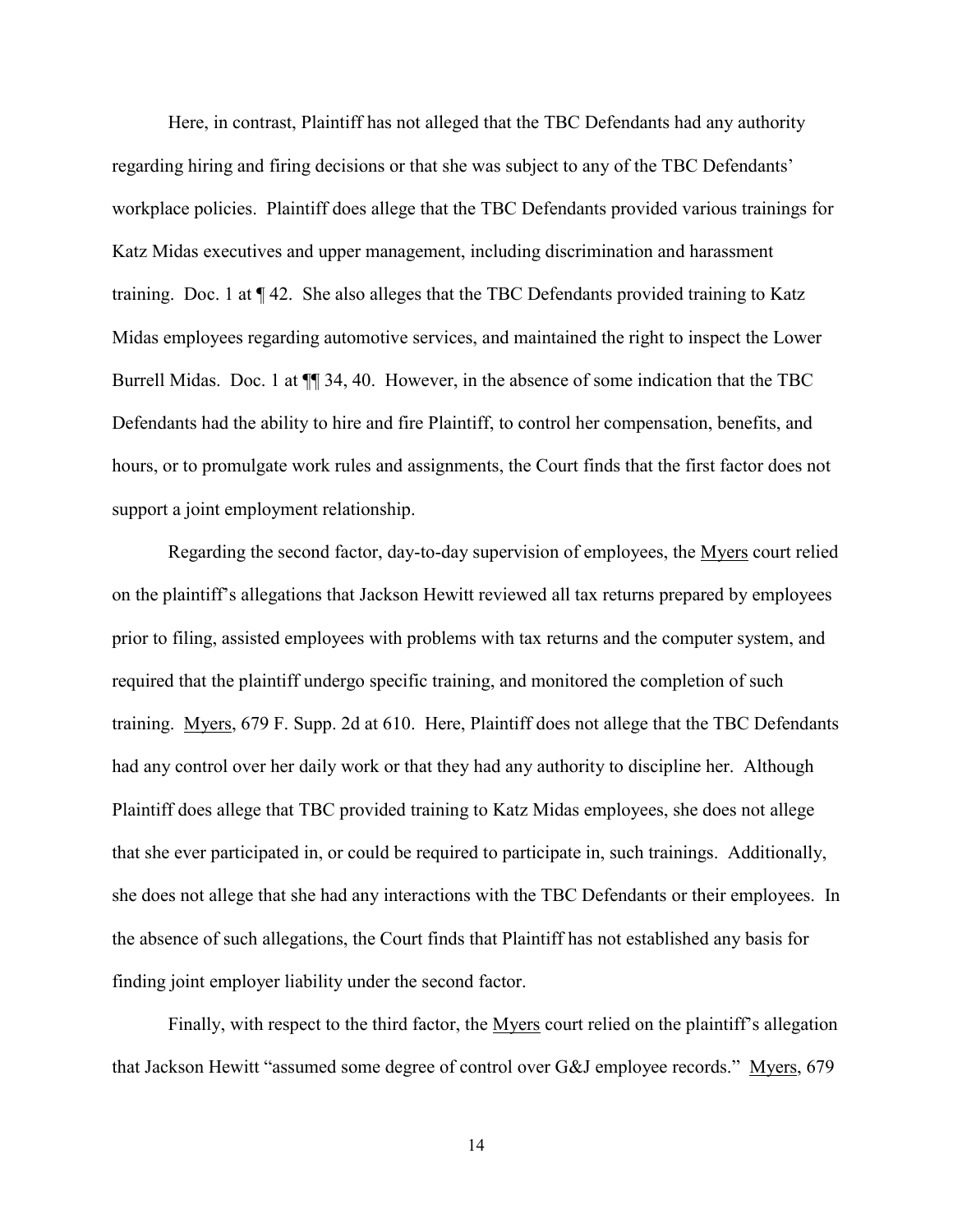F. Supp. 2d at 610. Citing to Graves, the Myers court noted that, even when an alleged employer does not pay the employee's salary, that is not determinative of whether a joint employment relationship exists. Id. In Graves, the Third Circuit held that court employees, while paid by the county, were still employees of the court because the court "has the inherent right to hire, discharge and supervise" the employees. Graves, 117 F.3d 723 at 727. Here, Plaintiff does not allege that the TBC Defendants paid her salary or that they had the inherent right to hire, discharge or supervise her. To the contrary, she alleges that Auto Systems Centers, Inc. is the Katz-family owned entity that appeared on her paychecks. Doc. 1 at  $\P$  4. Plaintiff does allege that TBC "sets guidelines and requirements regarding the manner in which Katz Midas operates its store with respect to pricing, advertising, record-keeping, operating hours, and uniforms." Doc. 1 at  $\P$  39. However, this seems to refer to the franchise's financial records, and there are no allegations that TBC had any substantial control or even knowledge regarding Plaintiff's employee records including payroll, insurance, or taxes. Therefore, the Court finds that Plaintiff's allegations constitute, at best, a weak showing under the third prong.

The crux of a joint employer claim is that multiple entities exercise *significant* control over the same employee. Graves, 117 F.3d at 727 (emphasis added). Here, it appears that the Lower Burrell store and various Katz entities retained almost all control over Ms. Harris's employment. Plaintiff has not alleged that the TBC Defendants had any authority to: hire or fire her, promulgate work assignments, control her compensation, benefits, or hours, supervise her day-to-day work, discipline her, pay her salary, or manage her employee records. Therefore, the court finds that Plaintiff has not pled sufficient facts to demonstrate a plausible basis for joint employer liability against the TBC Defendants.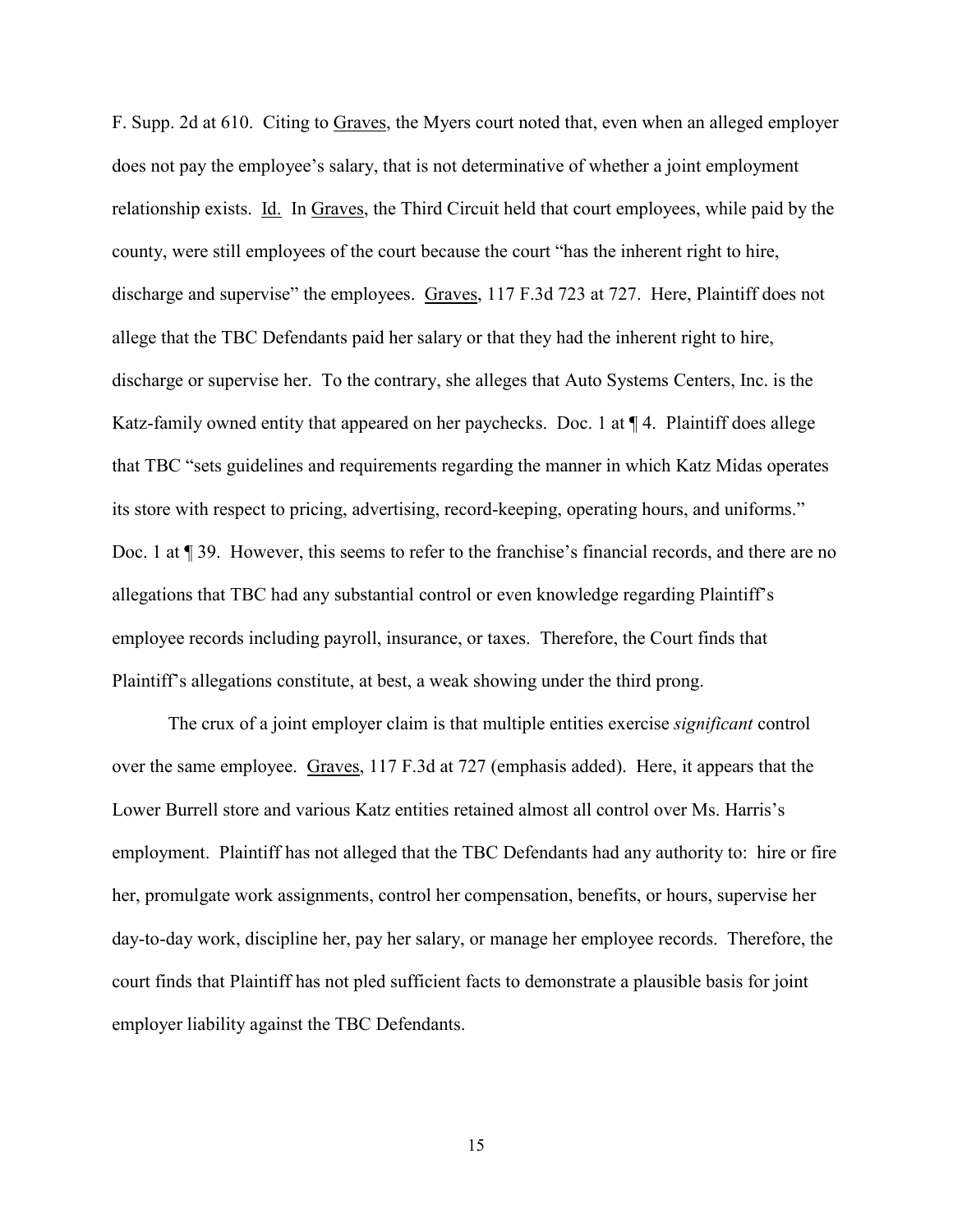#### **ii. Agency and Vicarious Liability**

Plaintiff also has failed to establish the TBC Defendants' liability under an agency or vicarious liability theory.

The parties agree that, in case law interpreting agency or vicarious liability in the franchise context, the decisive issue is whether a franchisor exercises control over the franchisee's business operations. See, e.g., Drexel v. Union Prescription Centers, Inc., 582 F.2d 781, 785-786 (3d Cir. 1978) ("Whether the control retained by the franchisor is . . . sufficient to establish a master-servant relationship depends in each case upon the nature and extent of such control as defined in the franchise agreement or by the actual practice of the parties"). In Drexel, for instance, the Third Circuit recognized that allegations that a franchisor "reserved the right to control numerous specific facets of the franchisee's business operation, ranging from the appearance and contents of the store, its advertising and promotional programs, and its accounting, inventory, and record-keeping systems, to the minimum number of weekly operating hours, the type of prescription labels and files, personnel uniforms, and the color of delivery trucks" may only "evidence [the franchisor's] concern with the 'result' of the store's operation rather than the 'means' by which it was operated." Drexel, 582 F.2d at 788-89. However, the Court found that "other provisions of the [franchise agreement] are so nebulously and generally phrased as to suggest that [the franchisor] retained a broad discretionary power to impose upon the franchisee virtually any control, restriction, or regulation it deemed appropriate or warranted," and thus created a triable question of fact regarding the franchisor's liability. Drexel, 582 F.2d at 788-89. Likewise, in Myers, the court held that the plaintiff had pled sufficient facts to establish a plausible claim for agency liability when she pled that Jackson Hewitt required G&J and its employees to submit to training, required G&J to implement a "zero"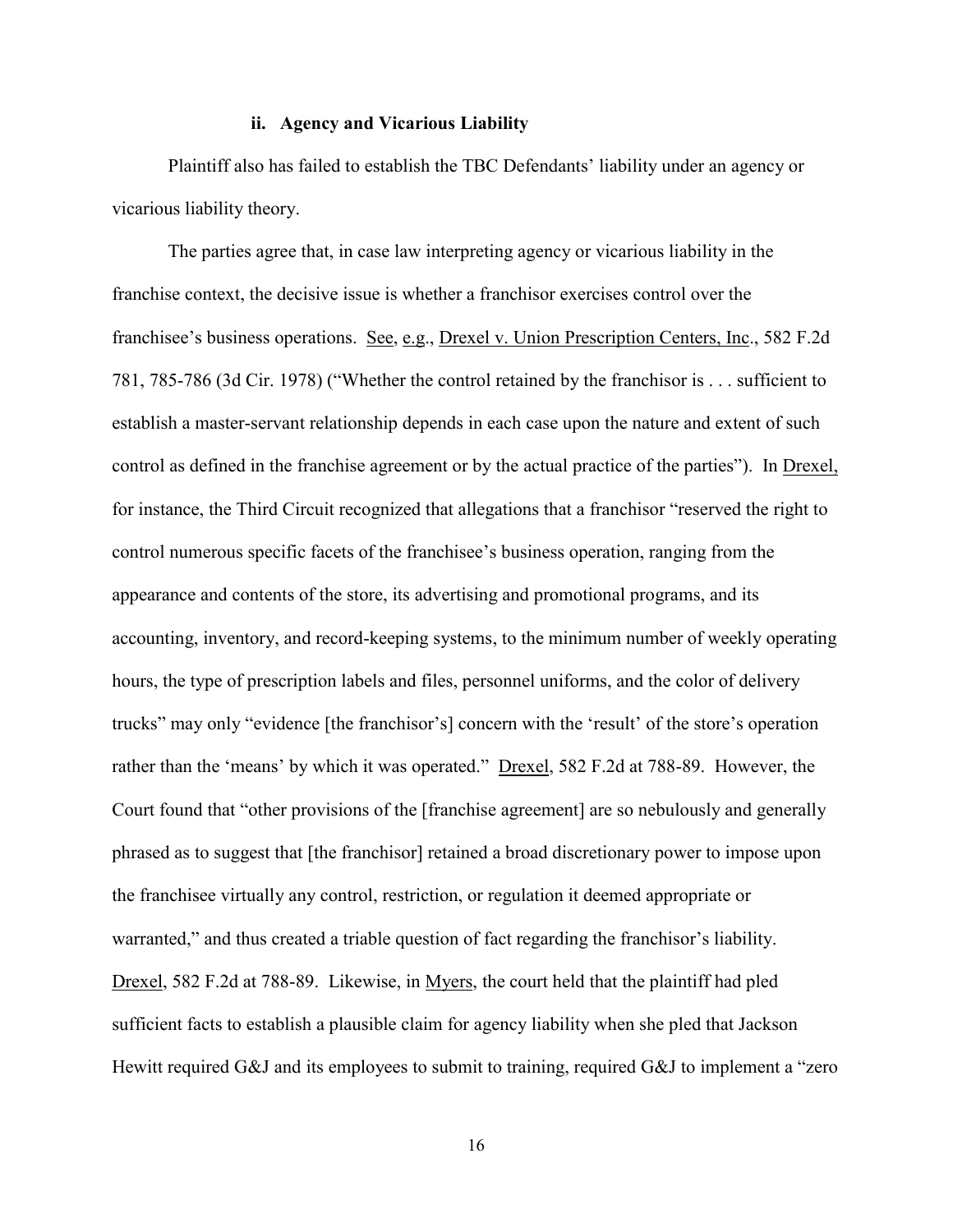tolerance" policy for certain employee behavior, and published mandatory codes of conduct that included policies on diversity and non-discrimination. Myers, 679 F. Supp. 2d at 612. Citing Drexel, the court also noted the presence of a broad clause in the franchise agreement that granted Jackson Hewitt authority to promulgate policies and thereby control day-to-day operation. Id.

Here, Plaintiff alleges that the TBC Defendants set guidelines and requirements regarding appearance, inventory, advertising, pricing, record-keeping, operating hours, uniforms, and quality standards. (Doc.  $1 \nvert 39$ ). Such allegations align almost word for word with the allegations the Drexel court conceded concern only the results and not the manner of the work performed. Those allegations are common to almost all franchise agreements, and represent the kind of controls inherent in a franchise relationship. See Myszkowski v. Penn Stroud Hotel, Inc., 430 Pa.Super. 315, 634 A.2d 622, 627 (1993) (holding that the franchise system controls imposed by Best Western "addresse[d] the result of the work and not the manner in which it is conducted."). As discussed, Plaintiff does allege that the TBC Defendants provided various training to Katz employees and executives, similar to Myers; however, the other facts relied on by the Myers court as described above were not alleged in this case. Training employees, absent more allegations of day-to-day control, is insufficient to state a claim for vicarious liability.

In sum, the Court finds that Plaintiff has not pled sufficient facts to state viable claims against the TBC Defendants, and thus will dismiss her claims against these Defendants without prejudice to Plaintiff filing an Amended Complaint.<sup>[2](#page-16-0)</sup>

 $\overline{\phantom{a}}$ 

<span id="page-16-0"></span> $2$  If Plaintiff elects to amend her complaint, she may consider attaching the Franchise Agreement attached to the TBC Defendants' Motion to Dismiss. Although the Court expresses no opinion as to whether that agreement, on the whole, supports Plaintiff's claim of joint employment and/or vicarious liability, it notes that Section 6.15 appears similar to the broad clauses discussed in